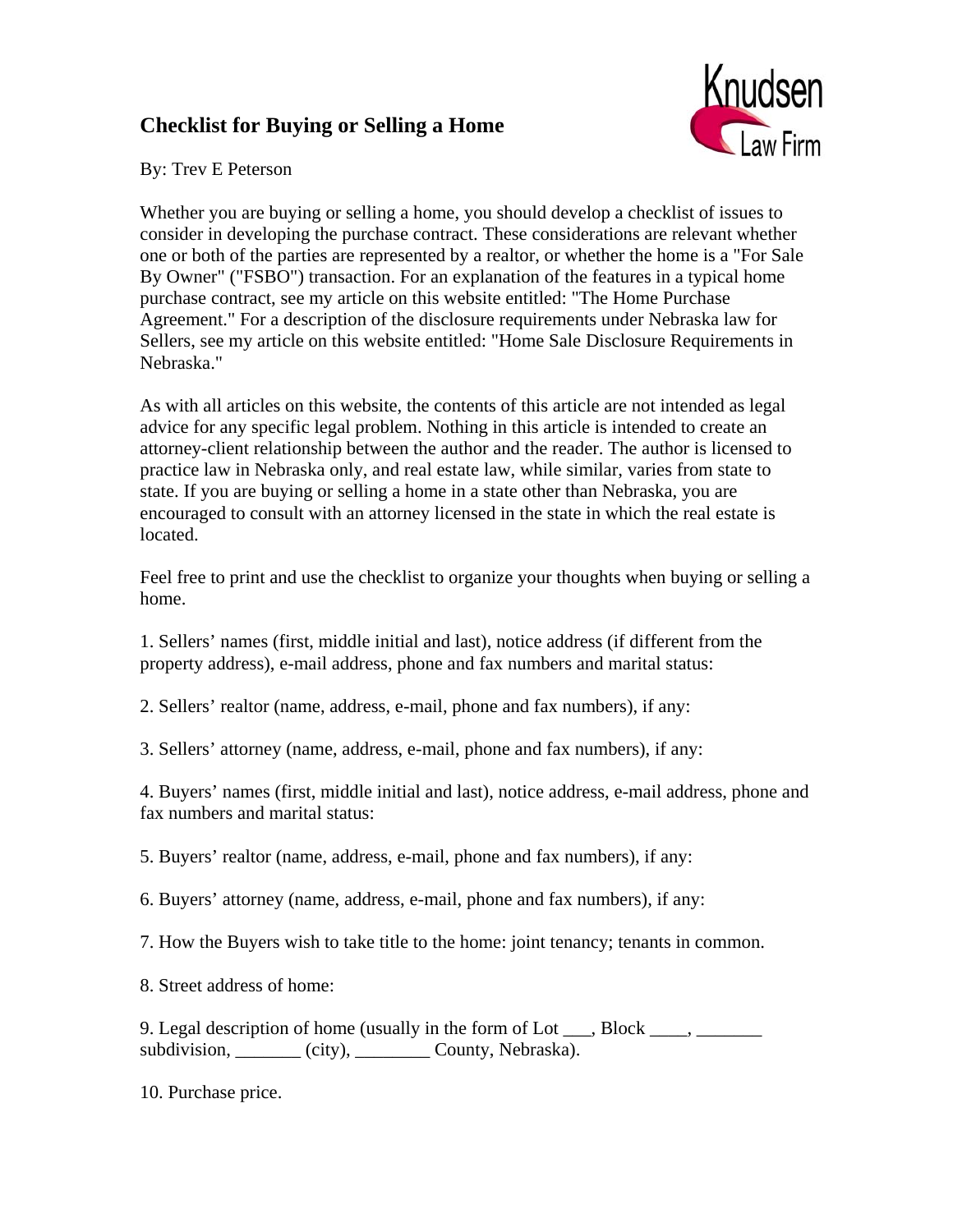11. Down payment or earnest money deposit.

12. Escrow closing desired?

a. Any title company preference or prohibition?

b. Who pays? Buyer/Seller/Split

13. Contingencies:

a. Financing?

b. Sale of Buyers' home?

c. Purchase of replacement home by Seller?

d. Other contingencies? Such as the ability of the Buyers to build onto the house or obtain a zoning change.

e. Waiving contingencies? Normally, if Sellers get an offer without the contingency, the Buyers have a limited period of time (such as 24 hours) to waive the contingency.

14. Inspections (what is desired; who pays; limit on repair liability; time limit):

a. Termite (usually required for a loan) (Buyer/Seller pays)

Dollar limitation on repair liability:

b. Heating/Air conditioning ("HVAC") (Buyer/Seller pays)

Dollar limitation on repair liability:

c. Whole house (usually includes termite, HVAC, roof, electrical, plumbing) (Buyer/Seller pays)

Dollar limitation on repair liability:

d. Roof (Buyer/Seller pays)

Dollar limitation on repair liability:

e. Electrical (Buyer/Seller pays)

Dollar limitation on repair liability: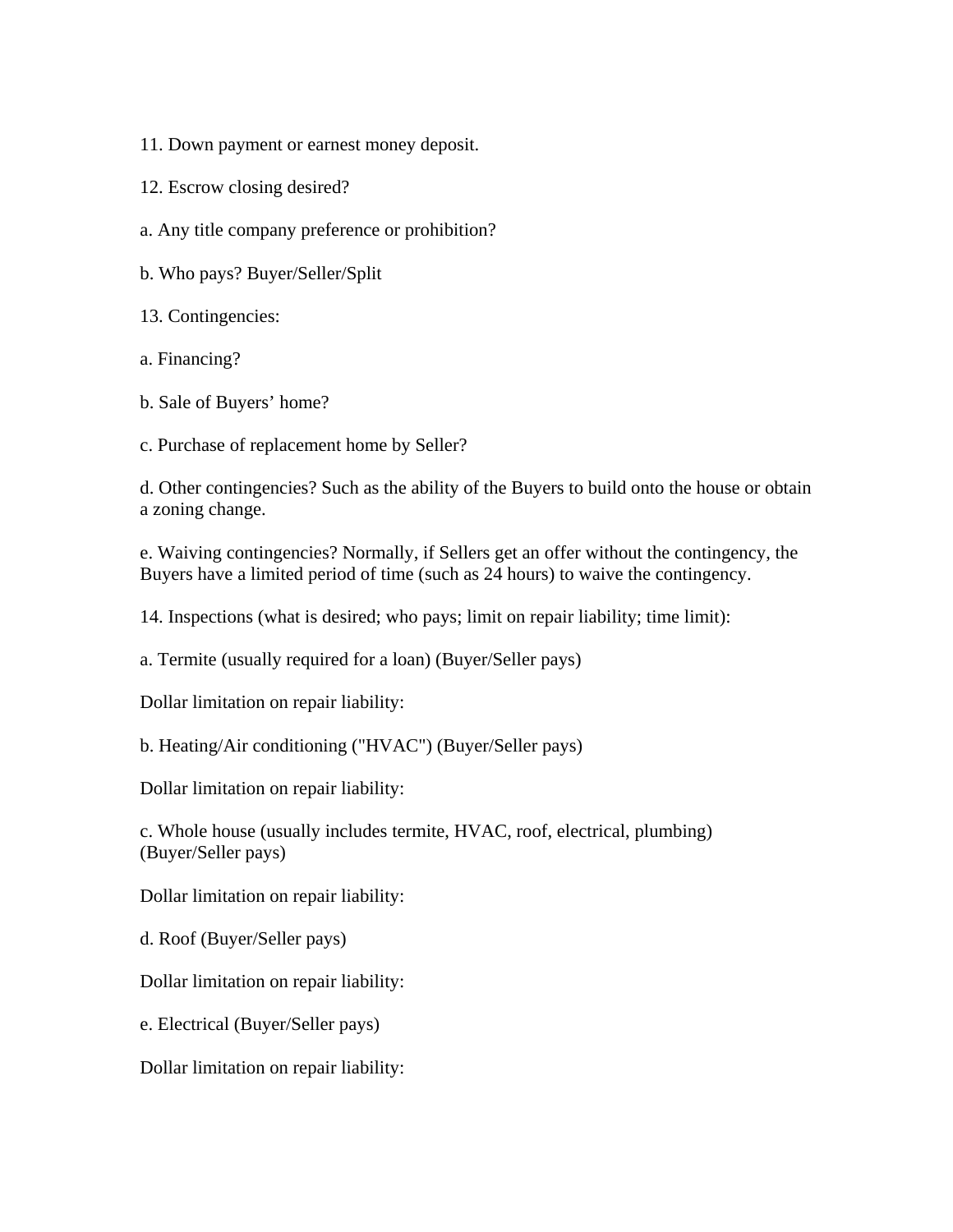f. Plumbing (Buyer/Seller pays)

Dollar limitation on repair liability:

g. Survey (Buyer/Seller pays)

Dollar limitation on repair liability:

h. Environmental (lead based paint; asbestos; radon; mold) (Buyer/Seller pays)

Dollar limitation on repair liability:

i. Other

Dollar limitation on repair liability:

15. Allocation of expenses/prorations:

a. Title insurance premium (usually split; Buyers pay for lender policy or any endorsements required by their lender).

b. Escrow closing costs (usually divided).

c. Inspections (normally Sellers pay for termite inspection; Buyers pay for any inspections requested by Buyers; Sellers pay for repairs up to repair cap).

d. Real estate taxes (normally Sellers pay for prior year; pro rate to closing date).

e. Special assessments (Sellers can pay for all or just for the installments due prior to closing).

f. Recording deed (normally Buyers pay for recording the deed).

g. Transfer tax (Sellers normally pay; can be allocated to Buyers).

h. Professional fees (parties normally pay for their own attorneys; realtors).

16. Closing date/possession date (normally the same date; if possession date is after the closing date, be sure that the Buyers are tied to a specific date to vacate the property).

17. Personal property issues (normally listed; be sure that any special items—such as the decorative rock in the front yard or the special light fixture—that are to be removed are identified).

18. Special repair items: